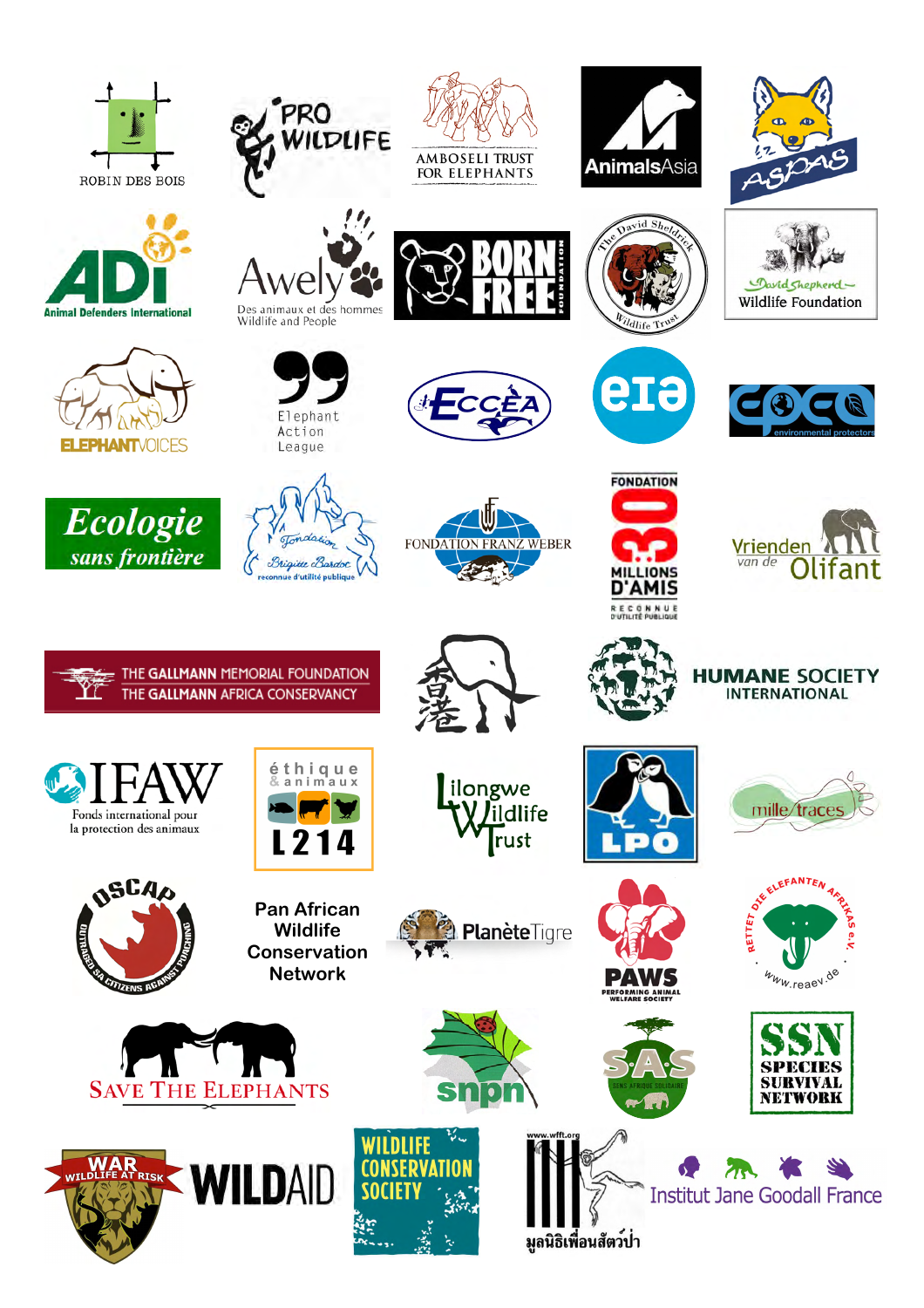European Union Ministers in charge of CITES, M. Karmenu Vella, EU Commissioner for Environment, Maritime Affairs & Fisheries Copy: CITES Management Authorities

## **Subject: raw ivory re-export from the European Union.**

Distinguished Ministers, Commissioner,

Tens of thousands of elephants are poached every year for their ivory to supply the Asian market. Most range states make tremendous efforts to protect live elephants. At the same time, ivory trade has expanded within the European Union, making the EU the largest exporter of so called preconvention ivory on the worldwide market. The main destination of these increasing raw ivory exportations, driving demand and thus accelerating poaching, is China.

Some EU Member States, including the United Kingdom, Germany, Sweden and France, have already decided to suspend the export of raw ivory. However, because of the common EU market, these welcome decisions will remain insufficient as long as they are not adopted in all other EU countries. Indeed, the sale of half a ton of tusks on March 7, 2015 in France has shown that auction houses and intermediaries openly offer Asian customers the ability to reroute raw ivory through EU countries where export is still permitted.

We are concerned that the increasing and poorly controlled export of alleged legal ivory from the EU is contributing to driving the insatiable demand for ivory and the largely illegal trade in China and other Asian countries. It is contrary to the recognition by the EU and the international community that demand for ivory must urgently be reduced, in order to save the remaining elephant populations. Moreover, there are concerns that certificates issued by EU Member States are re-used in importing countries to launder ivory from poached elephants. For instance, tusks sold recently in France are intended to be transformed into carved ivory; these transformations prevent officials from verifying that the final articles correspond to the information on their certificates (weight and curve of the tusks, for example). The EU has already issued guidelines banning the re-export of most rhino horns after recognizing its role in the increasing illegal trade and poaching. Similar measures are urgently needed for ivory.

## **Therefore, the 41 Non Governmental Organizations signatories to this letter urge you to suspend any export of raw ivory and to support a common EU position to this effect at the April 10th Committee meeting on Trade in Wild Fauna and Flora.**

In February 2014, the European Union signed the London Declaration and pledged to take action to eradicate the supply and demand for illegal wildlife products. The upcoming ministerial conference on wildlife trafficking in Kasane, Botswana, will be a new opportunity for the international community to express its determination to fight against wildlife crime. Without a doubt the suspension of the exportation of all raw ivory from the EU is an urgently required and concrete action that will reduce trafficker's room for maneuver and contribute to the protection of elephants.

We thank you for your support. Yours faithfully

Robin des Bois Charlotte Nithart, coordinator\*